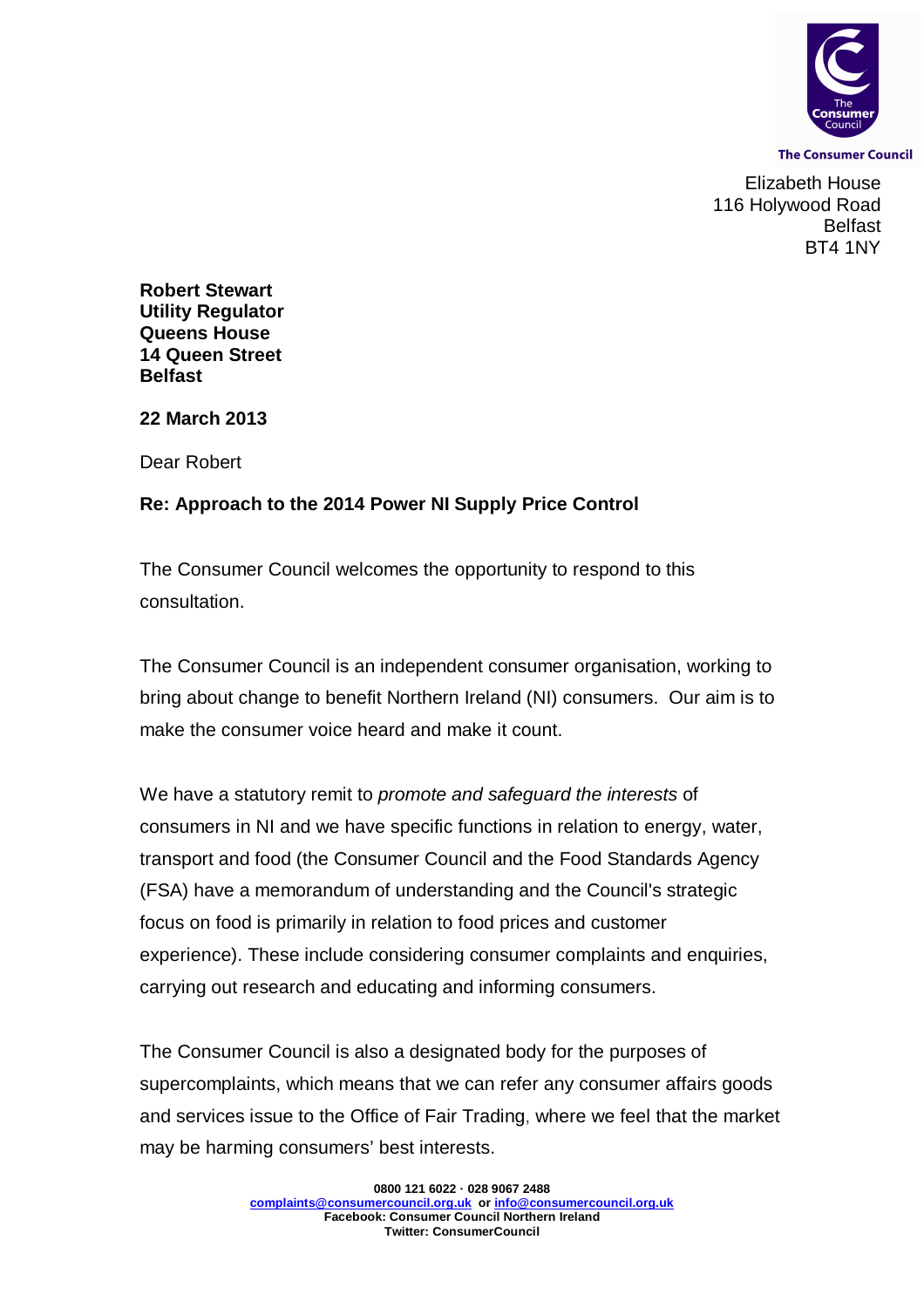In taking forward our broad statutory remit we are informed by and representative of consumers in NI. We work to bring about change to benefit consumers by making their voice heard and making it count. To represent consumers in the best way we can, we listen to them and produce robust evidence to put their priorities at the heart of all we do.

This Power NI Price Control comes at an important time for the regulated electricity market in NI. Competition is developing and switching is increasing steadily. A Price Control is normally about protecting consumers within a monopoly scenario. However, this Price Control is as much concerned with the development of competition as it is with the business costs of the dominant incumbent supplier.

The aim of the Regulator in the current scenario in NI, must be to protect consumers in the transition from a monopoly to a competitive market.

The Consumer Council supports competition so long as it:

- Provides value for money to the consumer;
- Provides better customer service;
- Is available to all classes of consumers, and;
- Provides increased and targeted protection to vulnerable consumers.

To date, competition has delivered tariffs that are currently lower than those in GB and ROI, however there is no guarantee that this will continue. We have also seen some new innovative tariffs and payment methods providing consumers with greater choice. However, we have also seen a sharp increase in the number of electricity complaints received by the Consumer Council, including complaints about marketing practises and the switching process,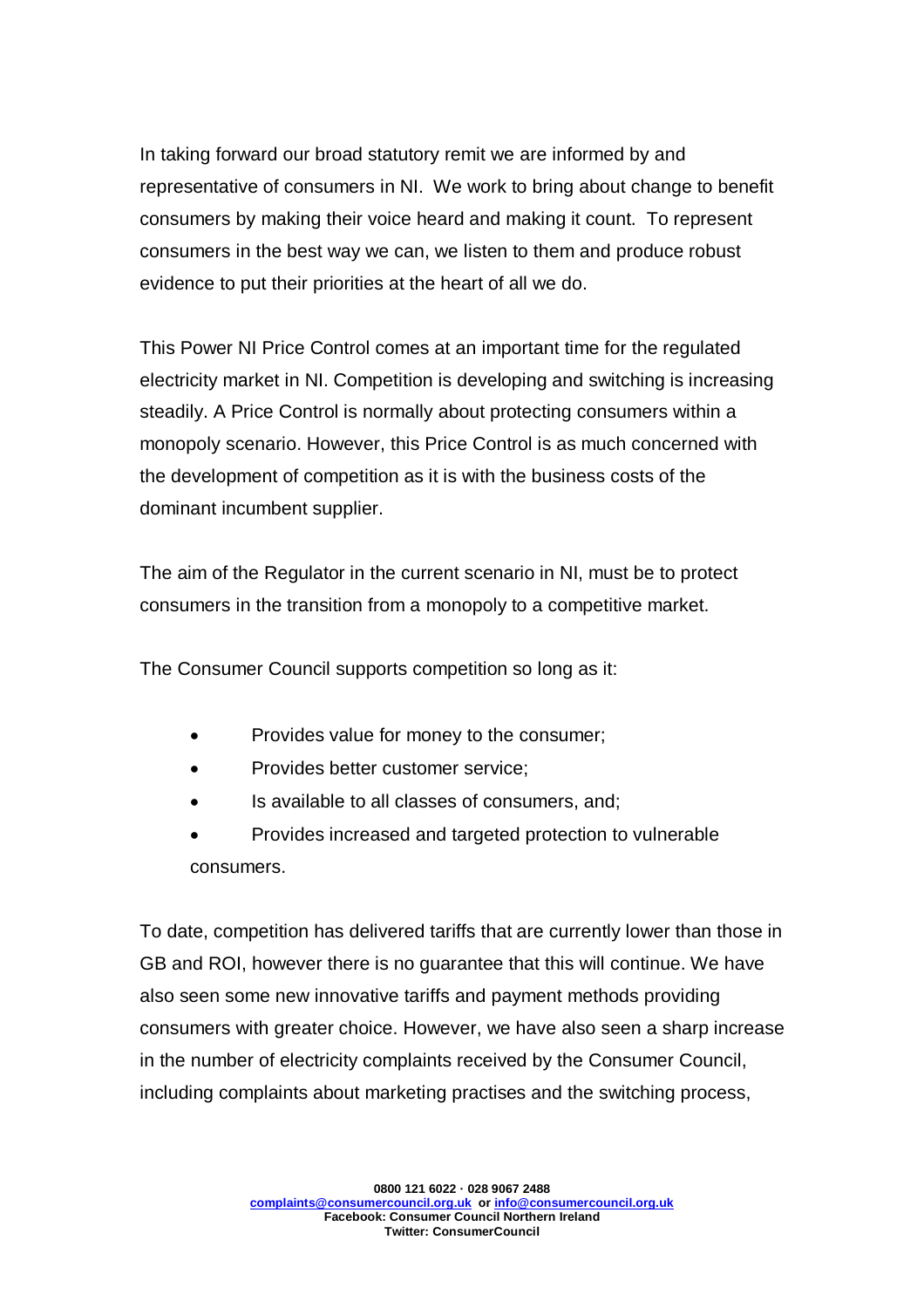(see Tables 1 and 2), and our research shows that consumers in lower socioeconomic groups are not switching as much as those in higher groups<sup>1</sup>.



Table 1

## Table 2



It is clear that decisions on this price control will be heavily influenced by an understanding of the electricity market and where it is going in the future. Overall we see that the Regulator recognises this and is making sensible proposals on how to assess this. However, aside from the statistical information on market shares and switching rates there is also a need to understand consumers' experiences and views on the market. To this end we believe that it is important to engage with consumers.

 $\overline{\phantom{a}}$ <sup>1</sup> Consumer Council research on switching energy suppliers- due to be published April 2013.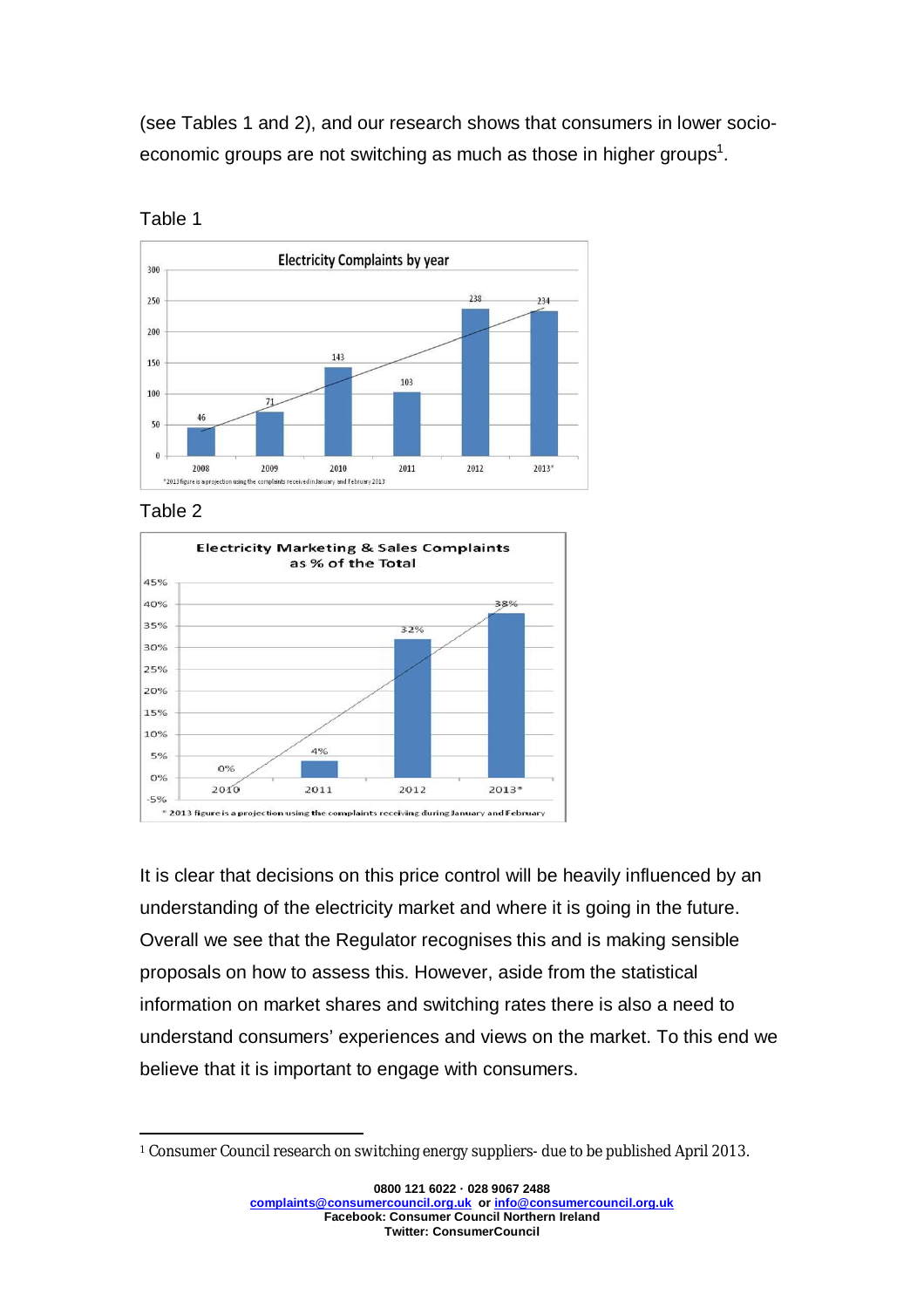The Consumer Council has recently undertake research into consumers views on energy switching and regularly tests consumers views more generally around consumer proficiency, switching suppliers of financial services, etc. The Consumer Council is willing to work with the Regulator to engage with consumers to help inform decisions on this Price Control.

Uncontrollable costs that are passed through to consumers on a 100 per cent basis need to be carefully considered by the Regulator. In doing so the Regulator must bear in mind that its primary responsibility is to protect consumers. If there is any influence that Power NI can exercise to reduce its costs they must be made to do so. Power NI should be incentivised to actively seek out how it can most efficiently manage all of its activity and the principle operating behind the Economic Purchasing Obligation should not apply only to wholesale energy purchases.

The Consumer Council does not believe that marketing expenses undertaken to win new customers should be recovered through consumers and therefore should not be allowed in the supply price control. It is not reasonable to expect customers to pay for marketing material which aims to increase the business value for shareholders. It is however appropriate for marketing material aimed at improving customer awareness to be allowed provided this spend on marketing is carefully monitored and appropriate.

We agree that the Regulator should keep under review the issue of deregulation and welcome its commitment to do this as part of this Price Control. We note that one of the criteria to be used is the Customer Experience of the competitive market. To assess this criteria, it is essential that the Regulator engages with consumers. The Consumer Council regularly undertakes research into consumers' views of the energy market. We urge the Regulator to use this and all available information that provides the consumer perspective. We would welcome the opportunity to work with the Regulator as it develops its proposals for the Price Control to work on tailored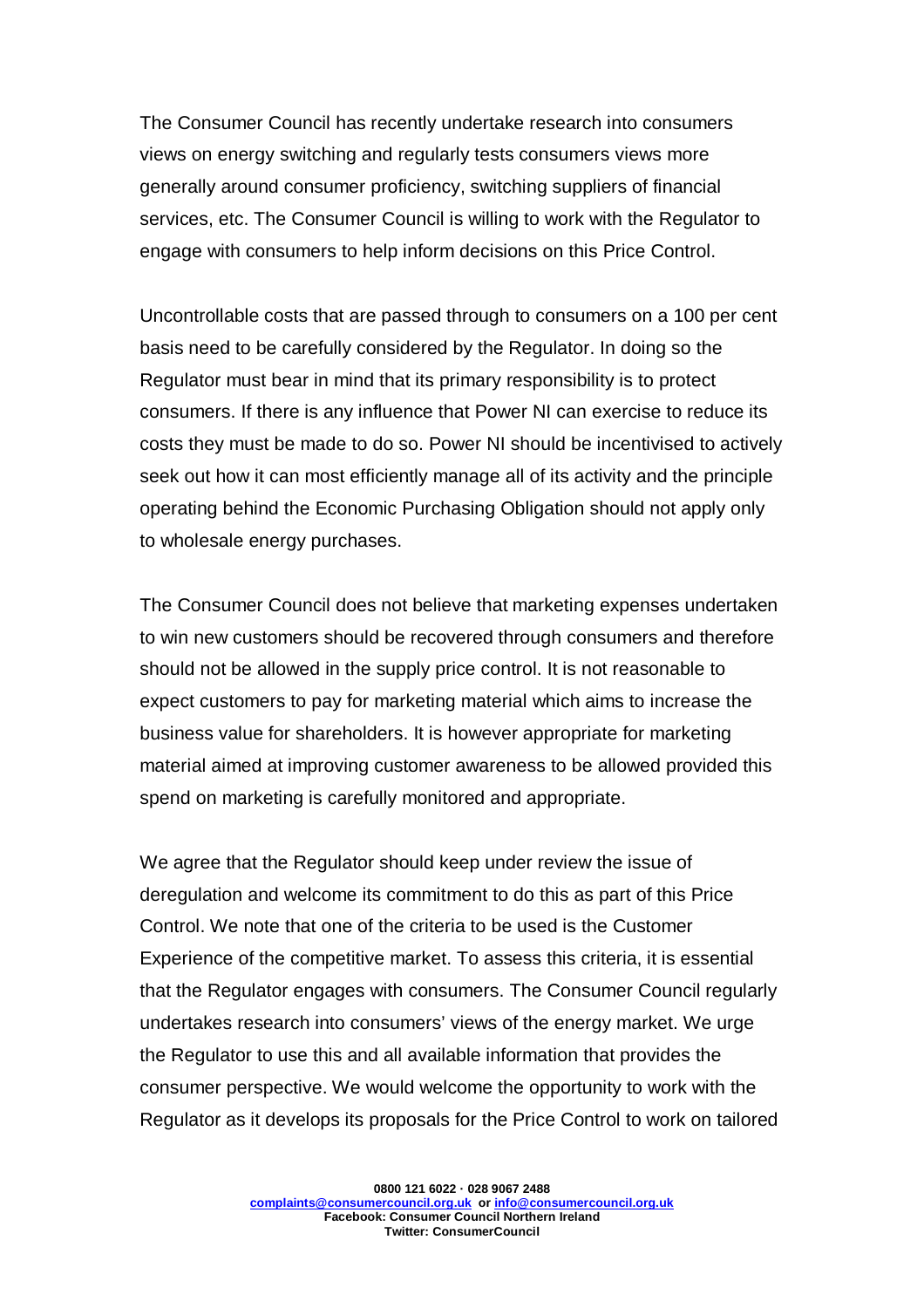consumer engagement. We are aware that the Regulator's Retail and Social Directorate plan to develop a market monitoring system that will use key indicators relevant to consumers. The Consumer Council has agreed to work with the Regulator in this area.

In considering the duration it may be helpful for the Regulator to consider a road map that would indicate the milestones achieved that would trigger deregulation of a market segment. This approach was taken by CER.

The Consumer Council recognise the benefit of the 67 per cent v 33 per cent split on Allowed Revenue recovery in providing an incentive to both retain existing and capture new customers. However, it may be helpful to provide a further incentive scheme within the Price Control that specifically addresses customer service. For example, the split between set Allowed Revenue and the variable Allowed Revenue could change depending on how close Power NI come to achieving clearly defined customer service targets. Targets could include the number of complaints made to the Consumer Council or customer protection targets that relate to compliance with IME3. We would be happy to discuss this further with the Regulator.

In the past Power NI have claimed that as they lose customers in the competitive market its bad debt will increase and an additional allowance needs to be made for this. In anticipation of this arising again it is our view that consumers should not pay for sums that are a consequence of Power NI's inability to retain customers. Furthermore, any supply company needs to have an incentive to properly manage bad debt both for its impact on business costs but also the societal benefits it provides. The increase in the cost of energy is a major source of pressure for consumers. In our report, 'Consumer 2010', the Consumer Council noted the impact of energy prices on consumers and tested their views on the emerging competitive market. At that time it was estimated that 78 per cent of consumers in arrears with their electricity or gas bill, were classified as suffering from fuel poverty.